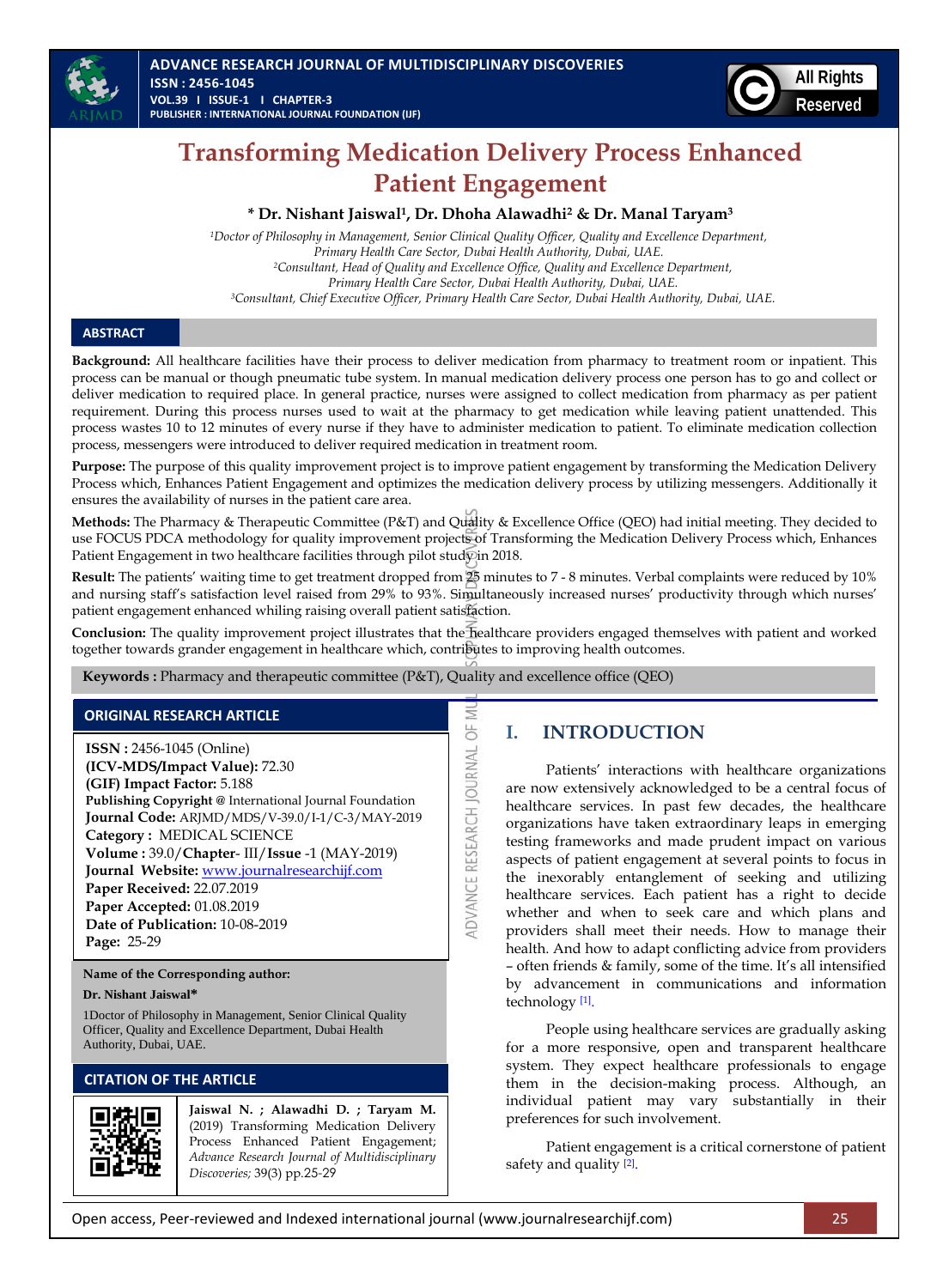#### ADVANCE RESEARCH JOURNAL OF MULTIDISCIPLINARY DISCOVERIES ISSN 1995-1045 (ONLINE)

As the Institute of Medicine (IOM) stated in its 2012 publication, "Best Care at Lower Cost : The Path to Continuously Learning Health Care in America", says, "Improved patient engagement is associated with better patient experience, health, quality of life and better economic outcomes, yet patient and family participation in care decisions remains limited [\[3\].](#page-4-2)

The Center for Advancing Health (CFAH) defines patient engagement as "actions people take to support their health and benefit from healthcare." [\[4\].](#page-4-3)

Evariant defined patient engagement "Promoting patient engagement in healthcare helps to improve health outcomes, drive better patient care, and achieve lower costs. It combines a patient's knowledge, skills, ability, and willingness to manage their own care with communications designed to promote positive behaviours. Patients want to be engaged in their healthcare decision-making process, and those who are engaged in their care, tend to be healthier"[\[5\]](#page-4-4) .

Patient engagement promotes mutual accountability and understanding between patients and healthcare providers. Healthcare providers ideally engage patients in a discussion about their health conditions, treatment circumstances, health needs, personal values and preferences. When this discussion occurs between patients and healthcare providers, patients feel more comfortable to discuss their health concerns and elaborate more on their experiences. This helps developing mutually agreed care management plans [\[6\].](#page-4-5) 

**DISCOVERI** 

INARY

MULTIDISCIPLI

5F

**OURNAL** 

**RESEARCH** 

**IDVANCE** 

#### **II. PURPOSE OF THE STUDY**

The purpose of this quality improvement project is to improve patient engagement by Transforming the Medication Delivery Process which, Enhances Patient Engagement and optimizes the medication delivery process by utilizing messengers and ensuring the availability of nurses in the patient-care area. Hence, ensuring a better patient experience. The quality improvement project has started in 12 healthcare facilities. These 12 healthcare facilities provide similar healthcare services.

## **III. METHOD**

The P&T Committee and QEO had initial meeting and decided to use FOCUS PDCA methodology for quality improvement projects of Transforming the Medication Delivery Process which Enhance Patient Engagement.

**FOCUS PDCA**



**F-** The P&T Committee and QEO had discussed in meetings about patient waiting time during treatment, patient verbal complaint and nursing staff feedback. Based on that, committee has identified an opportunity to enhance patient engagement through improved treatment room medication delivery process.

**O-** To initiate a quality improvement project, the P&T Committee and QEO had selected a team and explained about quality improvement project along with its objectives. The P&T Committee and QEO supported the selected team extensively in every step.

**C-** The team met with end users. They clarified treatment room medication delivery process and gathered information that, assigned treatment room nurses were going to the pharmacy to collect medications while spending minimum 10 minutes of their valuable time in pharmacy to collect medication. During the process patients were left alone in treatment rooms.



**U-** The concerning factors which were noted ware interrupting staffs with engaging patients. The noted points were then discussed with the P&T Committee and QEO in order to understand the process variation.

**S-** The team, P&T Committee and QEO led the improvement strategy.

**P-** The team, P&T Committee and QEO had decided for Quality Improvements that were projected and planned to do Pre and Post Implementation Survey (please refer to annexure 1) in 12 healthcare facilities. Moreover, they changed medication delivery process and conducted feedback though focused meeting with end users.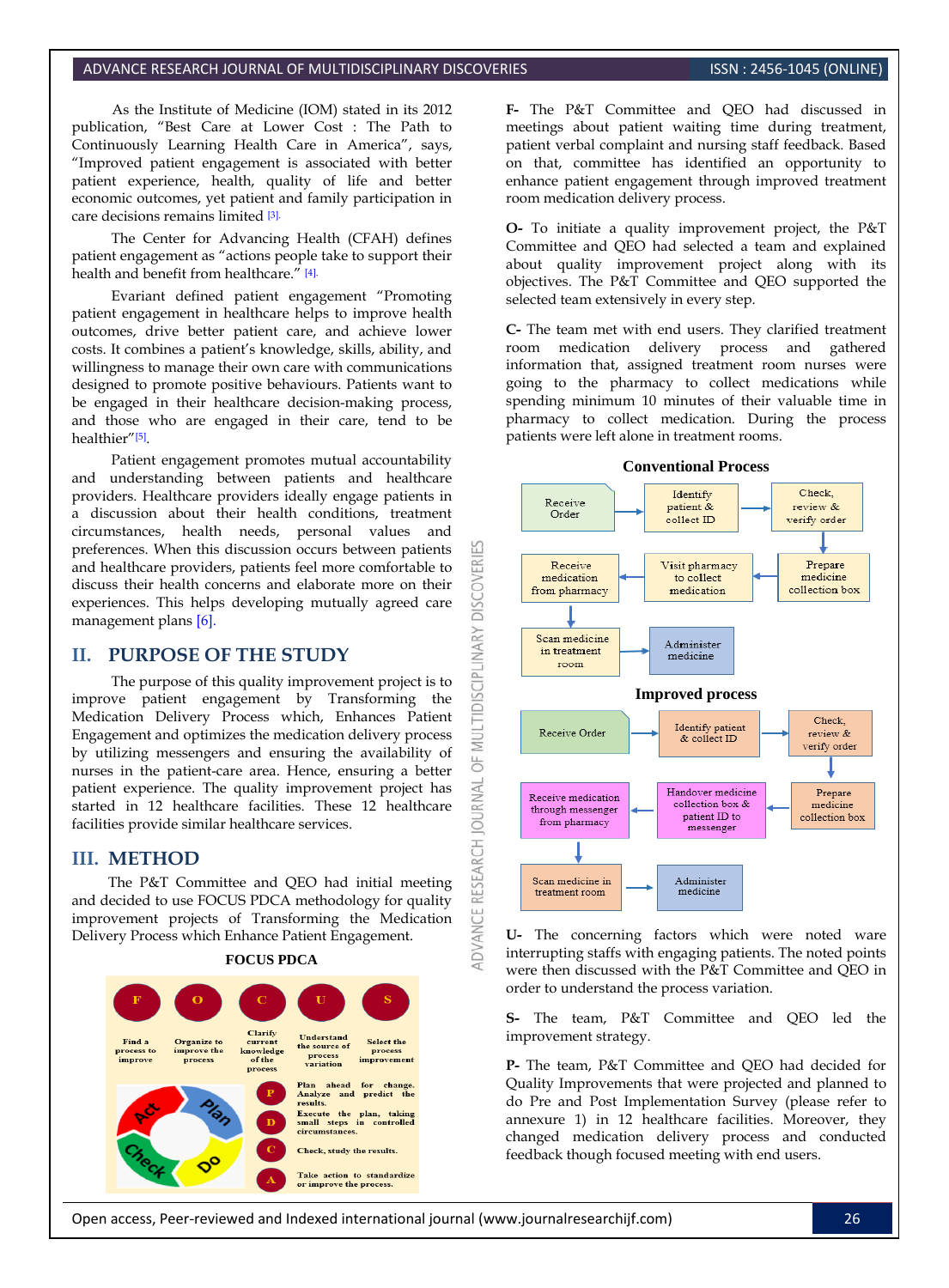#### ADVANCE RESEARCH JOURNAL OF MULTIDISCIPLINARY DISCOVERIES **INC. AND SEARCH ISSN : 2456-1045 (ONLINE**)

**D-** The P&T Committee and QEO had decided to do pilot study, conducted in two healthcare facilities, which are busier due to more patient footfall. The team had conducted pre-survey in 12 healthcare facilities to understand nursing staff satisfaction with the current practice of non-stock medication transportation. The P&T Committee and QEO had decided to change treatment room medication delivery process to reduce patient waiting time and enhance patient engagement, which in turn will reduce patient complaints.

#### **Medication delivery process**

Based on the decided strategy, the team, P&T Committee and QEO changed the treatment room medication delivery process while training staffs on the modified process.

#### **Patient engagement**

Special training provided to nursing staffs to engage themselves with patients. The list of the vital topics was prepared and given to nurses to elucidate patients and boost awareness. Nursing staffs had engaged themselves with patients and explained aforementioned topics in which one of them was "ASK ME 3". This is an educational program that encourages patients and their families to ask three specific questions to their providers to better understand the patient's health condition and what they need to do in order to stay healthy.

- 1. What is my primary problem?
- 2. What do I need to do?
- 3. Why is it important for me to do this?

"Ask Me 3" is intended to help patients become more active members of their health care team. This provides a critical platform to improve communications between patients, their families and health care professionals.

A patient is likely to be more attentive while attended by a nurse. This is the time when nurses elucidate a patient about his/her rights and responsibilities which, usually patients don't bother to care about. It is important to make patients aware of what they should do during an emergency.

Nurses also explained the emergency contact process along with provisioning of information to clarify confusions related to prescribed and dispensed medication, if any.

Importance of current medication is explained to the patient. This helps the physician to prescribe correct medications. The reporting process of medications' adverse effects is also conveyed to the patient.

Smart applications like "My DHA" which provide DHA services to Dubai residence to access and manage Appointments, Lab Results and Medications, check Medical Fitness Application Status, Register and Volunteer for Blood Donation services. They were also informed by nursing staff as this app supports both English and Arabic language.

Nursing staffs have taken the initiative to educate patients on hand washing steps and use of personal protective equipment during cough & cold. This can prevent the spread of the germs (like bacteria and viruses) that cause these diseases.

After all these efforts some patients may complain and it is a healthcare organization's responsibility to make the patient aware of "compliant, suggestion and feedback procedure". This was the last topic in the list, in which nurses explained various channels to log complaints, suggestions and feedbacks. Moreover, handouts were distributed to patients.

**C-** One month pilot study in two healthcare facility revealed positive feedback and area of improvements. Pre Implementation Survey result depicts that 29% nursing staffs was not happy with the current practice and many patient verbal complaints which were resolved within treatment room before reaching to management. The Post Implementation Survey and end user meeting were conducted to obtain feedback through meeting on the implemented process from end users.

**A-** Based on Post Implementation Survey result and meeting feedback, corrective actions were taken in an identified area of further improvement and the team, along with Pharmacy & Therapeutic Committee, trained staffs of 12 healthcare facilities on a modified medication delivery process. The process was implemented in the aforementioned facilities at the same time. After five months, Post Implementation Survey was conducted in 12 healthcare facilities and meetings were arranged with end users.

## **IV. RESULTS**

**DISCOVERI** 

**MULTIDISCIPLINARY** 

 $\overline{a}$ 

**RESEARCH** 

ADVANCE

The quality improvement project had improved patient and nursing engagement without interruption in clinical care by modifying the treatment room medication delivery process. This process reduced patient waiting time in the treatment room. It also provided ample opportunity to staffs in the assigned area to attend the next patient while waiting for the medicines from the pharmacy to arrive.

This entire patient care process which helped nurses to gain patient demonstrability and build up trust. The current modified process allowed staffs to complete patient medical record and reduced unnecessary task.

Pre Implementation Survey resulted that 29% of the nursing staffs were not happy with the current practice and many patients made verbal complaints which were resolved within the treatment room without escalating any further. The post survey result portray 93% of the nursing staffs were satisfied with new medication transportation process.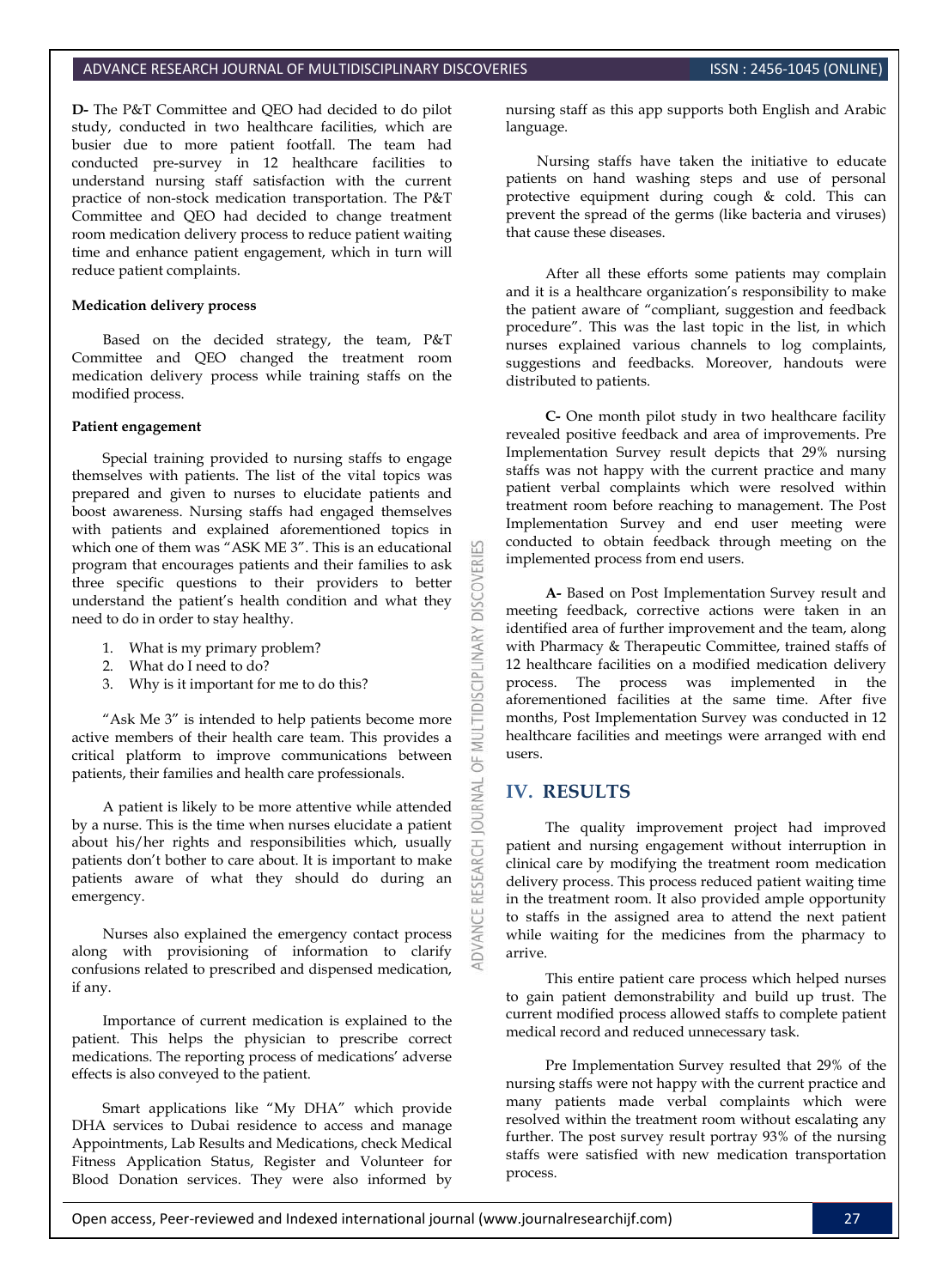**Table- 1 Pre and post Implementation survey question result**

| Ouestion<br><b>Number</b> | <b>Pre Implementation Survey</b><br>Question |     | <b>Post Implementation Survey</b><br>Ouestion |     |
|---------------------------|----------------------------------------------|-----|-----------------------------------------------|-----|
|                           | Yes                                          | No  | Yes                                           | No  |
| Q1                        | 90%                                          | 10% | 11%                                           | 89% |
| Q <sub>2</sub>            | 77%                                          | 23% | 11%                                           | 89% |
| Q3                        | 87%                                          | 13% | 58%                                           | 42% |
| Q4                        | 29%                                          | 71% | 93%                                           | 7%  |
| Q5                        | 86%                                          | 14% | 40%                                           | 60% |
| Q <sub>6</sub>            | 29%                                          | 71% | 62%                                           | 38% |
| Q7                        | 63%                                          | 37% | 100%                                          | 0%  |
| Q8                        | 56%                                          | 44% | 92%                                           | 8%  |

**Pre and post Implementation survey question result**



The patient verbal complaints were reduced significantly and drastically by 10% at the beginning of the first month and more in the subsequent months. Previously patients were waiting for an average of 25 minutes to receive treatment. This was dropped down to an average of 7 - 8 minutes enabling nurses to serve more patients.

**Pre and post implementation result of waiting and nurse satisfactions** 



The consonance of quality improvement project which, reduced waiting time in the treatment room to receive treatment, brought down a number of patient complaints. Specifically, staff-patient engagement helped health care practices to improve patient experience. [\[7\]](#page-4-6)

## **V. CONCLUSION**

This quality improvement project illustrates that the healthcare providers engaged themselves with patients and worked together towards grander engagement in healthcare which, contributes to improving health outcomes.

The patients' waiting time to get treatment was reduced and nursing staffs' satisfaction raised significantly. Simultaneously increased nurses' productivity through this. Also nurses' patient engagement enhanced which, raised overall patient satisfaction.

It is conveyed that, healthcare organizations are responsible for making patients aware of these essential topics and engage them in their healthcare decision-making process. Those who are engaged as decision-makers in their care, tend to be healthier and have better outcomes. Healthcare organization takes several steps to sensitize patients and be assertive in taking care of themselves.

## **VI. ANNEXURE**

K

MULTIDISCIPLINARY DISCOVERI

5F

**ADVANCE RESEARCH JOURNAL** 

**Pre & post implementation survey questionnaire**

|        | Ouestion                                                                                                                | <b>Answer Key</b> |    |
|--------|-------------------------------------------------------------------------------------------------------------------------|-------------------|----|
| Q1.    | Do you Frequently go to pharmacy<br>to collect non-stock medications?                                                   | Yes               | No |
| $Q2$ . | Do you spend long time in non-<br>stock medication collection from the<br>pharmacy?                                     | Yes               | No |
| Q3.    | Do you think patient care is<br>interrupted due to collection of non-<br>stock medication from pharmacy                 | Yes               | No |
| Q4.    | Are you satisfied with the current<br>practice of non-stock medication<br>transportation procedure?                     | Yes               | No |
| Q5.    | Do you think the process of non-<br>stock medication collection from the<br>pharmacy needs improvement?                 | Yes               | No |
| Q6.    | Do you think collection of non-stock<br>medication allows you adequate<br>time for patient care?                        | Yes               | No |
| Q7.    | Do you think messengers can assist<br>to collect non-stock medication from<br>pharmacy?                                 | Yes               | No |
| Q8.    | Do you think assistance of<br>messengers in collecting non-stock<br>medication from pharmacy<br>promotes safe practice? | Yes               | No |

Open access, Peer-reviewed and Indexed international journal (www.journalresearchijf.com) 28